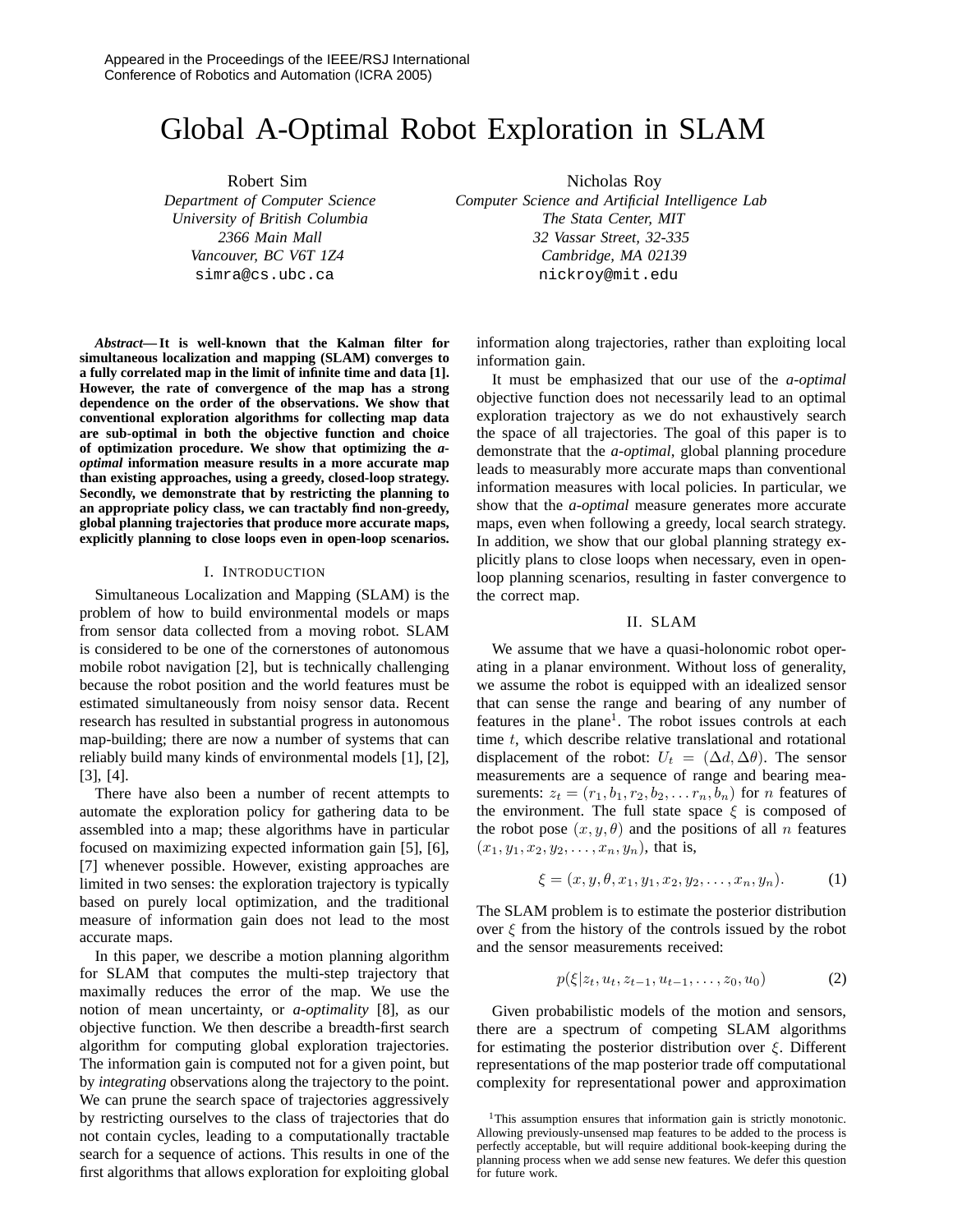

Figure 1. Three example uncertainty ellipses. Notice that we can drive the total volume of the uncertainty estimate close to 0 by shrinking only a single eigenvalue of the matrix covariance. In contrast, the trace preserves more of the overall uncertainty.

quality. In this paper we will focus on Kalman filterbased [9] approaches for development of our active exploration algorithm. The derivation of the extended Kalman filter (EKF) for SLAM has been described elsewhere [10]; it suffices to say that the EKF computes the posterior distribution of map and robot position at each time step through a linearization of the motion prediction and sensor measurement models, assuming that the motion and sensor uncertainty terms can be characterized as Gaussian. The assumptions of linearity and Gaussian noise allow the EKF model to maintain an approximation of the estimated posterior probability distribution over  $\xi$  as a Gaussian, that is,  $p(\xi) = N(\mu, \Psi)$ . While there are some known limitations to this approach, maintaining the explicit covariance matrix  $\Psi$  in the Kalman filter gives us principled ways to reason about how uncertain the distribution is about the model, and how the model estimate can be improved by different actions.

# III. ACTIVE EXPLORATION

Although the EKF allows us to build an accurate map from a stream of sensor data, it does not describe exploration strategies for gathering that data to build the most precise map. The question of how best to gather data is really the problem of selecting new measurements that are maximally informative about our model, which in turn raises the question of how to measure information. One popular measure of information gain of probability distributions is relative entropy [11]. If we define the entropy of a distribution as

$$
H(p(\xi)) = \int_{\Xi} p(\xi) \log p(\xi),\tag{3}
$$

then the loss in information after action  $\alpha$  (as acting without sensing typically introduces uncertainty) is

$$
\Delta I(a) = \left( H(p(\xi|a)) - H(p(\xi)) \right). \tag{4}
$$

After each action we then receive an observation; we cannot predict this observation exactly but we do know the distribution of observations, which allows us to compute the expected information gain. The complete change in information from time t to  $t + 1$  is then

$$
\Delta I_{t+1|t} = (E_z [H(p(\xi|a, z))] - H(p(\xi))).
$$
 (5)

We can compute the relative change in entropy for a Gaussian distribution of d variables with mean  $\mu$  directly from the covariance matrix  $\Psi$ , since

$$
p(\xi) = k \exp\left\{-\frac{1}{2}(\Delta \xi)^T \Psi^{-1}(\Delta \xi)\right\}
$$
 (6)

$$
\Rightarrow H(p(\xi)) = \frac{d}{2}(1 + \log 2\pi) + \frac{1}{2}\log \det(\Psi) \tag{7}
$$

$$
\Rightarrow \Delta I_{t+1|t} \quad \propto \quad E_z \left[ \log \det(\Psi_{t+1}) \right] - \log \det(\Psi_t) \tag{8}
$$

where  $k = (2\pi)^{-d/2} \det(\Psi)^{-1/2}$  and  $\Delta \xi = \xi - \mu$ .

Consequently, maximizing information gain under the measure of relative entropy is equivalent to minimizing the determinant of the variance of the posterior distribution  $p_t(\xi)$ .

# *D-Optimality*

Using relative entropy, and hence variance minimization, as an objective function is equivalent to the *d-optimality* criterion from experimental design theory [8]. Geometrically, the determinant is a measure of (although not equal to) the volume of the hyperellipsoid that bounds the uncertainty of the parameter estimate provided by the EKF. By minimizing the determinant, we are minimizing the volume of the model uncertainty. What a *d-optimal* exploration strategy fails to account for is an obvious property of the determinant; recall that the determinant of a square matrix is the product of its eigenvalues:

$$
\det(\Psi_t) = \prod_{i=1}^n \lambda_i \tag{9}
$$

where the  $\lambda_i$  are the eigenvalues of  $\Psi_t$ . We can drive the determinant of the entire covariance matrix to 0 by reducing a single eigenvalue to 0, making the matrix singular; a trivial way to do so is to reduce the variance of a single feature. The real problem here is that while the probability distribution of our data can shrink rapidly in some dimensions, in other dimensions we gain no information; using entropy as an information measure does not capture this phenomenon. Figure 1 illustrates this potential failure of the *d-optimal* objective function. By reducing the magnitude of a single eigenvalue, we see in this figure that the volume of the ellipse shrinks rapidly.

## *A-Optimality*

A better measure of map quality can be found by viewing the EKF as a procedure to maximize the log-likelihood of the data under the assumption of Gaussian error, which is equivalent to minimizing the squared error between the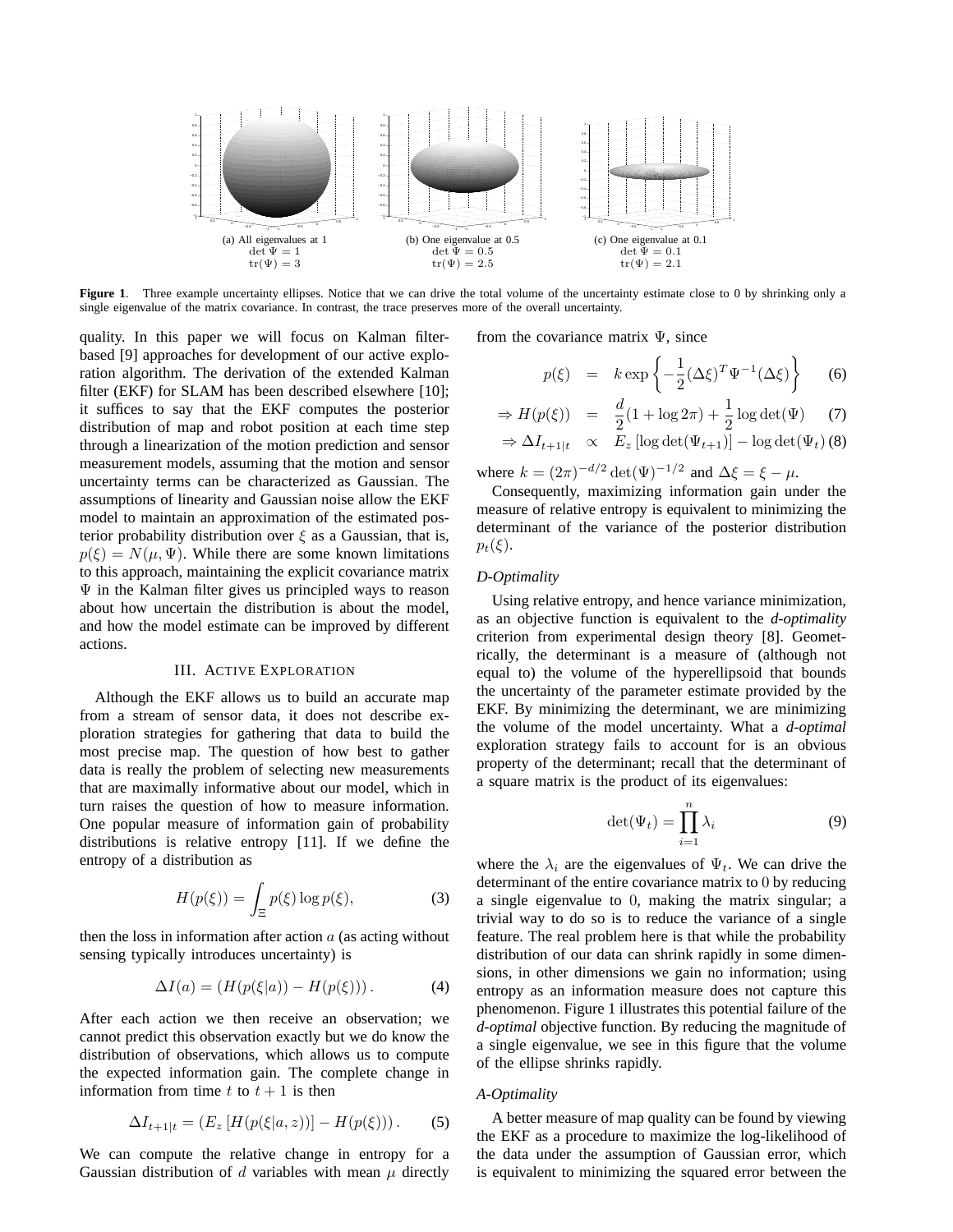

**Figure 2**. Map accuracy as a function of time for strategies optimizing an *a-optimal* and a *d-optimal* measure of uncertainty using a closed-loop, greedy strategy..

data and the model parameters. Rather than using the *doptimal* measure to minimize overall variance, we can use the *a-optimal* information measure to minimize the mean squared error [8] of the model. Whereas the *d-optimal* information measure uses the product of the eigenvalues, the *a-optimal* information measure uses the sum (which is proportional to the mean for a fixed number of landmarks) of the eigenvalues, given by trace of the matrix:

$$
I(\Psi_t) = \sum_{i=1}^n \lambda_i = \text{tr}(\Psi_t)
$$
 (10)

$$
\Rightarrow \Delta I_{t+1|t} = E_z \left[ \text{tr}(\Psi_{t+1}) \right] - \text{tr}(\Psi_t) \tag{11}
$$

Minimizing the mean of the eigenvalues allows us to minimize the "average" uncertainty of the model, which we will see below gives a more accurate map than the variancebased approach. The trace is sometimes considered to be a poor estimate of information of a multi-variate Gaussian, because unlike the determinant, the minimum of the trace is not invariant to different scaling of the parameters. Also, unlike the determinant, the trace may not be physically meaningful when the quantities are in different units; it is not clear how to compute the mean of different uncertainties such as location, velocity and acceleration. However, for the SLAM problem, all variables represent spatial locations except for the orientation of the robot, and so long as we take care to use the same units for representing all map features and vehicle parameters, we are not really subject to scaling problems. One approach to handling the different units of orientation may be to marginalize out the orientation; in practice the approximation introduced by including the orientation in the trace is minimal so long as the orientation is represented in reasonable units (i.e., radians rather than arc-seconds). The key point is that despite the vulnerability to scaling that could result from poor representations of the covariance, the *a-optimal* measure still does a better job of capturing the overall uncertainty of the model, resulting in more accurate maps.

Figure 2 illustrates the improvement from an *a-optimal* measure compared to a *d-optimal* measure for greedy local search. The plot depicts the mean error between twenty map feature estimates and their ground truth positions as a function of time. For both curves, the same map and optimization strategy are employed (described in the next section); only the measures that are optimized differ. While both measures generally demonstrate improvements over time, the strategy employing an *a-optimal* measure produces a significantly more accurate map.

It is worth noting that many exploration algorithms attempt to deal with the problems inherent in conventional variance minimization differently, by ignoring correlations between most parameters of the EKF (in other words, assuming an *ad hoc* independence between map features). This approximation allows the determinant of  $\Psi$  to be computed as

$$
\det \Psi \approx \det \Psi_v + \sum_{i=1}^n \Psi_i,\tag{12}
$$

where  $\Psi_v$  is the vehicle covariance, a sub-block on the diagonal of  $\Psi$ , and  $\Psi_i$  are the map feature covariances, also sub-blocks on the diagonal of  $\Psi$ . This approximation will tend to under-estimate the uncertainty of covariance matrices by ignoring cross-correlations between map features and between features and the vehicle position.

#### IV. GLOBAL PLANNING

Having addressed the problem of selecting the correct objective function for exploration, we turn to the problem of global exploration. We will assume that we have discretized the environment into a grid, where each grid cell represents a specific robot position; the actions in the planning problem are motions from grid cell to grid cell. The planning problem is how to choose the sequence of discrete positions through the environment that, taken together, form the maximally informative trajectory. Without loss of generality, we will assume a quasi-holonomic robot in order to avoid explicitly planning the orientation of the robot, being mindful that tracking the robot's orientation is essential for the actual mapping problem. Again without loss of generality we will ignore the problem of obstacles in the environment, since obstacles can be easily integrated into the planning problem as grid states that cannot be included in any trajectory.

Current exploration approaches [5], [6], [7] have used purely local, greedy approaches for choosing the single best next action that maximizes the expected information gain, as in

$$
\pi(\xi, \Psi) = \operatorname*{argmin}_{a} E[\text{tr}(\Psi)]. \tag{13}
$$

However, figure 3 shows the disadvantage to the standard greedy approach. The true map is shown in figure 3(a), and the greedy trajectory is shown in figure 3(b). We see the robot criss-crosses from corner to corner, resulting in poor estimation of the map features between the corners. Figure 3(c) shows an example trajectory from our global planning algorithm, that loops around all map features and results in a more accurate map. In particular, the global planning algorithm appears to deliberately "close the loop", that is, revisit already-explored areas in order to improve the overall map estimate. The map feature uncertainty ellipses are shown in both figures, and the greedy trajectory clearly results in larger ellipses and therefore higher uncertainty.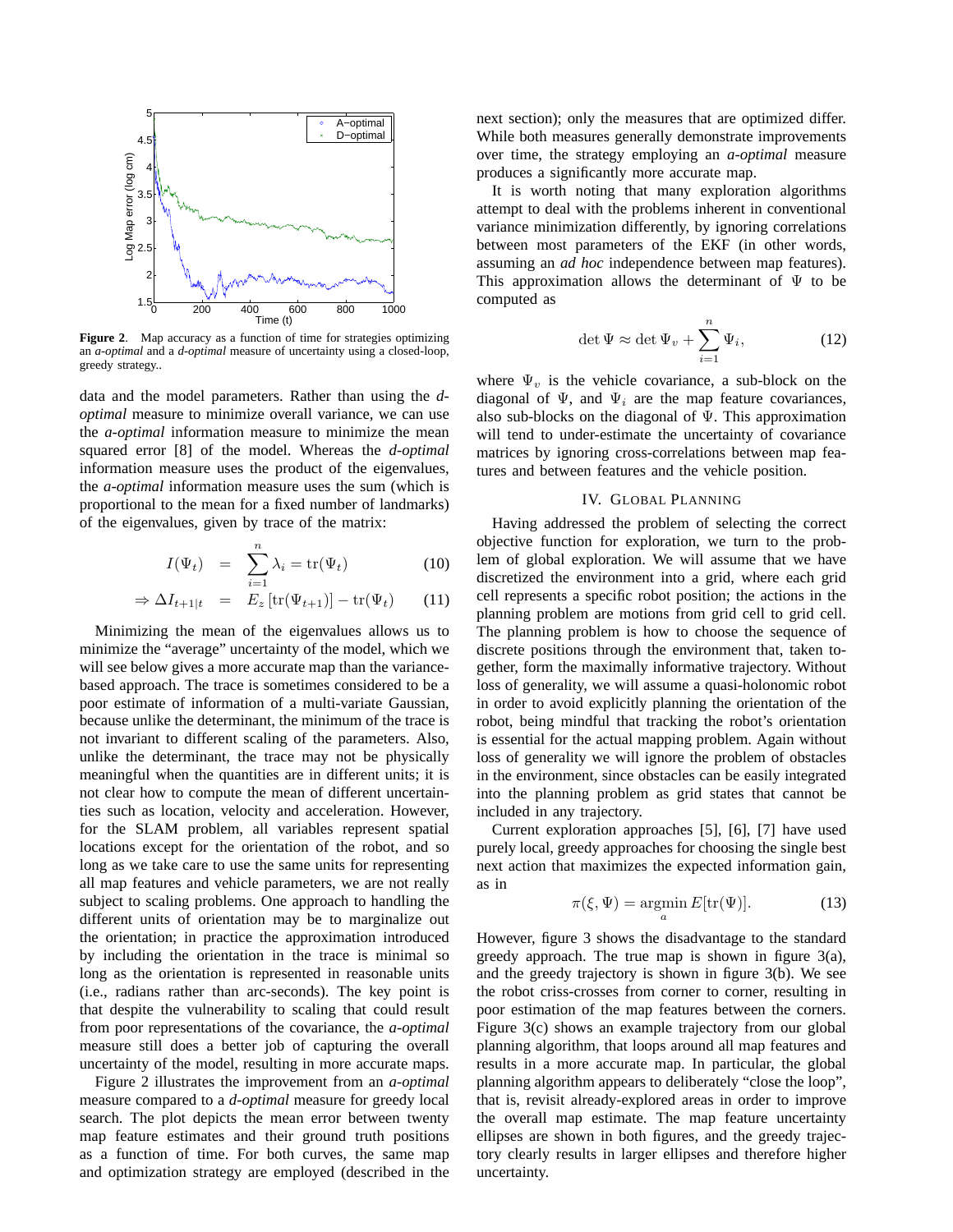

Figure 3. (a) An exploration problem, with a set of features arranged in a ring around the edge of the environment. (b) The trajectory from a greedy exploration algorithm, computing the single position in the environment with maximum expected information gain, and moving to that position. (c) The trajectory from our global planning algorithm; notice the deliberate loop-closing.

The difficulty with planning a sequence of actions  ${a_0, a_1, \ldots a_t}$ , so that

$$
\pi(\xi, \Psi) = \underset{a_0, a_1, \dots, a_t}{\text{argmin}} \text{tr}(\Psi_t), \tag{14}
$$

is that the computational cost incurred can be large. In trying to choose the optimal sequence of actions, we are in reality trying to compute the optimal trajectory through the space of expected EKF estimates

$$
\pi(\xi, \Psi) = \operatorname*{argmin}_{(\xi_0, \Psi_0), (\xi_1, \Psi_1), \dots, (\xi_t, \Psi_t)} \text{tr}(\Psi_t). \tag{15}
$$

Each of these EKF estimates is a belief over map feature locations and robot positions. Solving for the optimal sequence of actions exactly is therefore an instance of a Partially Observable Markov Decision Process (POMDP), which typically involves enormous computational cost to solve any but the smallest toy problems. Good approximation methods have been described recently to solve many POMDPs approximately [12], [13], but the exploration problem has structure that allows even greater computational efficiency.

# *A. Pruned Breadth-First Search*

Our approach to the planning problem is to use breadthfirst search over all robot positions to search for the expected sequence of EKF estimates that lead to the maximum information gain  $(A^*$  search would be even better, but the choice of a good heuristic is an open question). We will take as the space of poses the discretized grid of the environment, and the space of actions as motions to the eight-connected neighborhood of each grid cell; in general, this search would be exponential in both the number of states and search depth, which for a reasonably sized environment will be unacceptable. However, by pruning the breadth-first search carefully, we can avoid some of the exponential cost.

The two key insights of our planning algorithm are as follows.

• For the purposes of planning, we can express the state of the EKF as the mean state of the robot and the trace:

$$
(\xi, \Psi) \approx (x, y, \text{tr}(\Psi)). \tag{16}
$$

This is an approximation, but by discretizing the EKF estimate of the robot position onto the grid of our action space, we can represent the state in the search as a vector of length 3, rather than a complete mean and covariance. Note that this planning approximation is very reminiscent of the Coastal Navigation heuristic used for POMDP-style navigation [14]. The major differences are that we are using the *a-optimal* heuristic representation, and we are using search rather than dynamic programming.

• We will limit the search to trajectories that do not contain repeated states; that is, trajectories that do not self-intersect in the discretization. This may seem like an overly restrictive policy class, but the advantage is that it allows us to prune the search tree substantially. Consider a search tree that has already expanded a node with state  $(x, y, I)$ , and is about to expand a node with state  $(x, y, I')$ ; these two nodes correspond to two trajectories  $t$  and  $t'$  that will arrive at the same robot location but with different expected information gain along the trajectories. If  $E[\text{tr}(I)] < E[\text{tr}(I')]$ , then the only way the trajectory  $t'$  can do better than trajectory  $t$ , gaining more information starting from the current state of  $(x, y, I')$ , is to return to  $(x, y)$ with an information measure  $I''$  such that  $E[\text{tr}(I'')] <$  $E[tr(I)]$ . By explicitly disallowing such trajectories, we can prune away much of the search space.

The restricted policy class effectively converts the search from a 3-D process into a 2-D process. Rather than representing, for each  $(x, y)$ , all achievable information states  $tr(\Psi)$ , we need only represent the *best* information state  $\text{tr}(\Psi)^*$ . We can think of the state of the search process as an "information surface" over the space of robot positions, where the height of the surface is given by  $tr(\Psi)^*$ , the best information state found for a trajectory passing through this state.

We embed the search tree in the information surface by adding to each position  $(x, y)$  in the grid a "parent" pointer",  $\phi(x, y) = (x', y')$ , that indicates which neighboring position  $(x', y')$  in the grid contributed to the current best estimate  $tr(\Psi)^*$  at  $(x, y)$ . During our search, we only update the information gain at the current pose  $(x, y)$  if the information gain estimate is improved and we can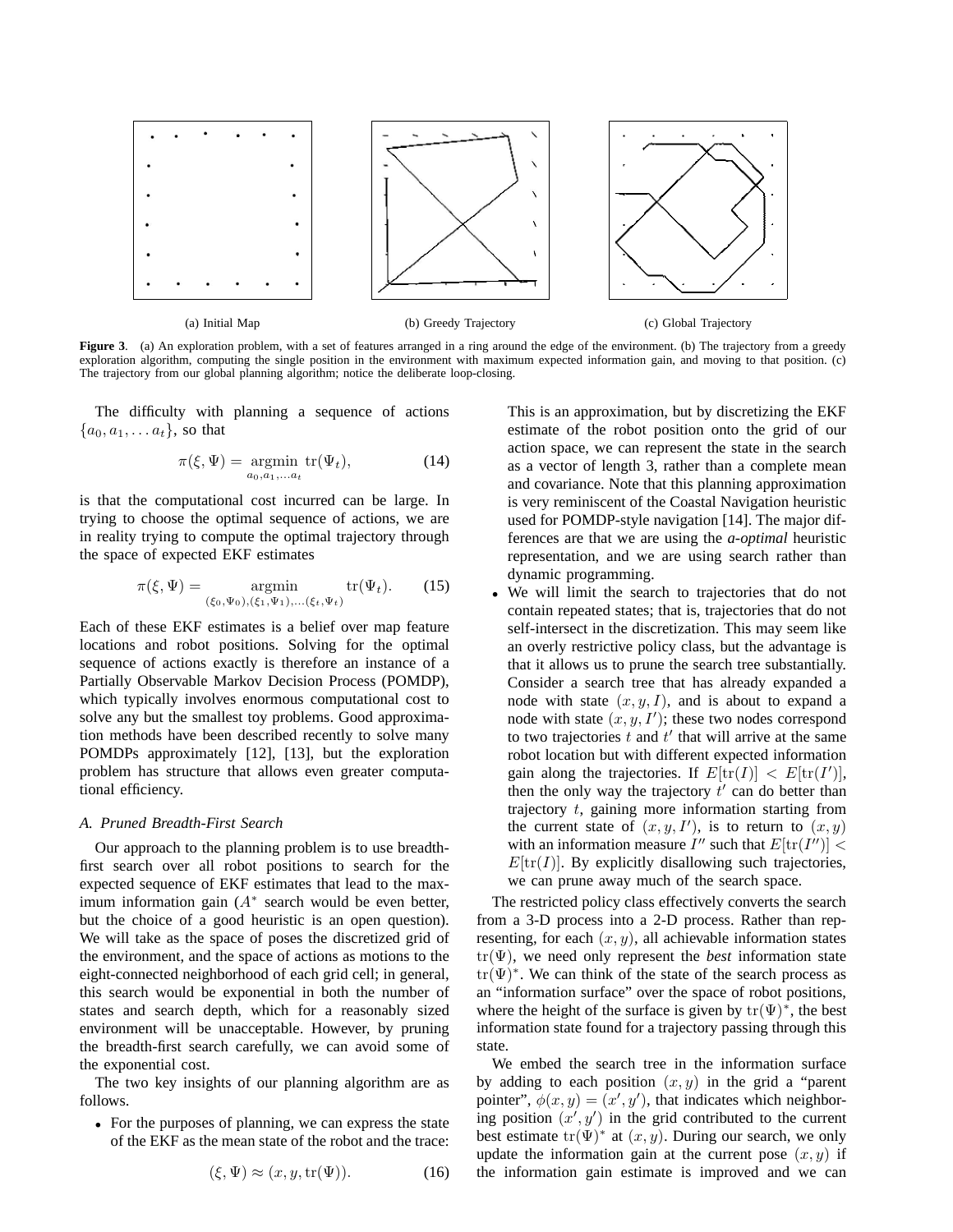follow the sequence of parent pointers back to the robot's start pose  $(x_r, y_r)$  without encountering pose  $(x, y)$  again. Finally, we use a priority queue keyed on the current entropy of the distribution to minimize repeated iteration over all robot poses. The full algorithm is given in Table I.

1) Initialize all  $I(x, y) = \infty$ 

- 2) Push current  $\{x, y, \xi, \Psi\}$  onto Q, with priority  $p = \text{tr}(\Psi)$
- 3) While Q not empty
	- a) Pop  $\{x, y, \xi, \Psi\}$
- b) For each neighbor  $(x', y')$  of  $(x, y)$ : i) Compute  $\Delta I$  from equation (11) ii) If  $I(x, y) + \Delta I < I(x', y')$  and  $(x', y') \notin {\phi(x, y), \phi(\phi(x, y)), \ldots, (x_r, y_r)}$  then A)  $I(x', y') = I(x, y) + \Delta I$ B) Push  $\{x', y', \xi', \Psi'\}$  onto Q with priority  $p = I(x', y')$ C) Set  $\phi(x', y') = (x, y)$ 4)  $(x, y) = \operatorname{argmin}_{(x, y)} I(x, y)$ 5) while  $(x, y) \neq (x_r, y_r)$ a)  $(x'y') = (x, y)$ b)  $(x, y) = \phi(x, y)$ 6) Move to  $(x', y')$

## **Table I**

THE COMPLETE ALGORITHM FOR FINDING THE TRAJECTORY TO THE GLOBAL MAXIMUM IN INFORMATION GAIN.

It should be noted that our planning algorithm requires an initial state estimate for all of the landmarks. In practice we have the robot take a small number of initial observations before computing the global plan. One outstanding issue is the question of how often the global plan should be recomputed to close the loop around sensor data. Given the computational cost, it is desirable to re-plan as infrequently as possible. The drawback of not re-planning is that as the actual state estimate drifts from the initial estimate, the computed plan becomes sub-optimal. For this work, we compute an initial global plan and recompute only when the robot has visited all of the states in the plan once. The plan is then recomputed based on the new state estimate.

Convergence of the algorithm is guaranteed by the fact that no state can be repeated on any given trajectory, and the fact that the information gain at each point  $(x, y)$ increases monotonically as more informative trajectories are expanded; trajectories with less information are pruned immediately. The complexity of this algorithm for s states is a result of  $\mathcal{O}(s^2)$  state updates, and  $\mathcal{O}(m)$  iterations for each state to follow the parent pointers, checking each trajectory of maximum-length  $m$  for loops. If we disallow trajectories that re-visit states,  $m$  is bounded above by s, and the complexity is therefore  $\mathcal{O}(s^3)$ , hence cubic in the number states. In practice the running time is much less than cubic, and the bound can be further reduced by shortening the planning horizon m.

## V. EXPERIMENTAL COMPARISON

We tested three open-loop exploration algorithms in a simulated environment, looking at example trajectories and a quantitative comparison of each algorithm's performance. The three algorithms are as follows:

• Random exploration

- Greedy exploration: The robot drives to the single location that is maximally informative about the environment as developed by Feder et al. [5], [6].
- Breadth-first Search: This is the algorithm summarized in Table I, to compute the trajectory with the highest terminal information gain.

There are 20 map features distributed randomly about a square environment of size  $200m \times 200m$  and the robot generally moves in steps of  $1m$ . For these simulated experiments we allow the sensor to have infinite range; we take this approach because none of the algorithms under consideration emphasize coverage explicitly, a topic for future investigation. We employ a sensor model in which the variance of a range measurement is proportional to the distance to the feature being measured, and the standard deviation of a bearing measurement is a constant five degrees. As such, measurements to distant features are noisier than measurements to nearby features. We assume that at the outset the robot knows how many features there are, but of course not where they are. In all cases, the algorithm replans (e.g., computes a new information surface) whenever it reaches the intended target destination.

Figure 4 shows quantitative comparisons of the performance of the three algorithms, over trajectories of length 1000 steps. At the top is the trace of the covariance matrix. Notice that the Breadth-First Search algorithm converges the fastest of all the algorithms. Comparing the accuracy of the map with ground truth in terms of the log average  $L_2$ norm between the estimated feature positions and their true positions, we see that the Breadth-First Search algorithm had significantly higher accuracy than any other approach<sup>2</sup>. It is worth noting that if these experiments were continued out to an infinite number of time steps, the entropy of each algorithm would converge to the same global minimum, as would the map accuracies. The idea is that the Breadth-First algorithm should be accurate sooner.

### VI. DISCUSSION

We have described an approach for active exploration on mobile robots that uses the *a-optimal* measure of information gain and a global optimization strategy. The *a-optimal* measure allowed a local, closed-loop motion strategy to outperform the existing *d-optimal* information measure, learning a more accurate map in the same amount of time. Additionally, our global optimization strategy was able to build a more accurate map using an open-loop exploration strategy.

Again, the goal of this paper was not to demonstrate a provably optimal algorithm for exploration, but show a more appropriate choice of objective and to show that global exploration strategies can be found tractably. The computational cost of global exploration strategies is still admittedly high, and re-planning after every observation is difficult (but not impossible). Our experimental results

<sup>&</sup>lt;sup>2</sup>It is possible to introduce arbitrary error in the  $L_2$  norm between a perfect map and ground truth by rotating the map about the start pose before comparison. The error reported here for all algorithms follows a correction procedure to rotate the map back to the best orientation possible for minimizing error.